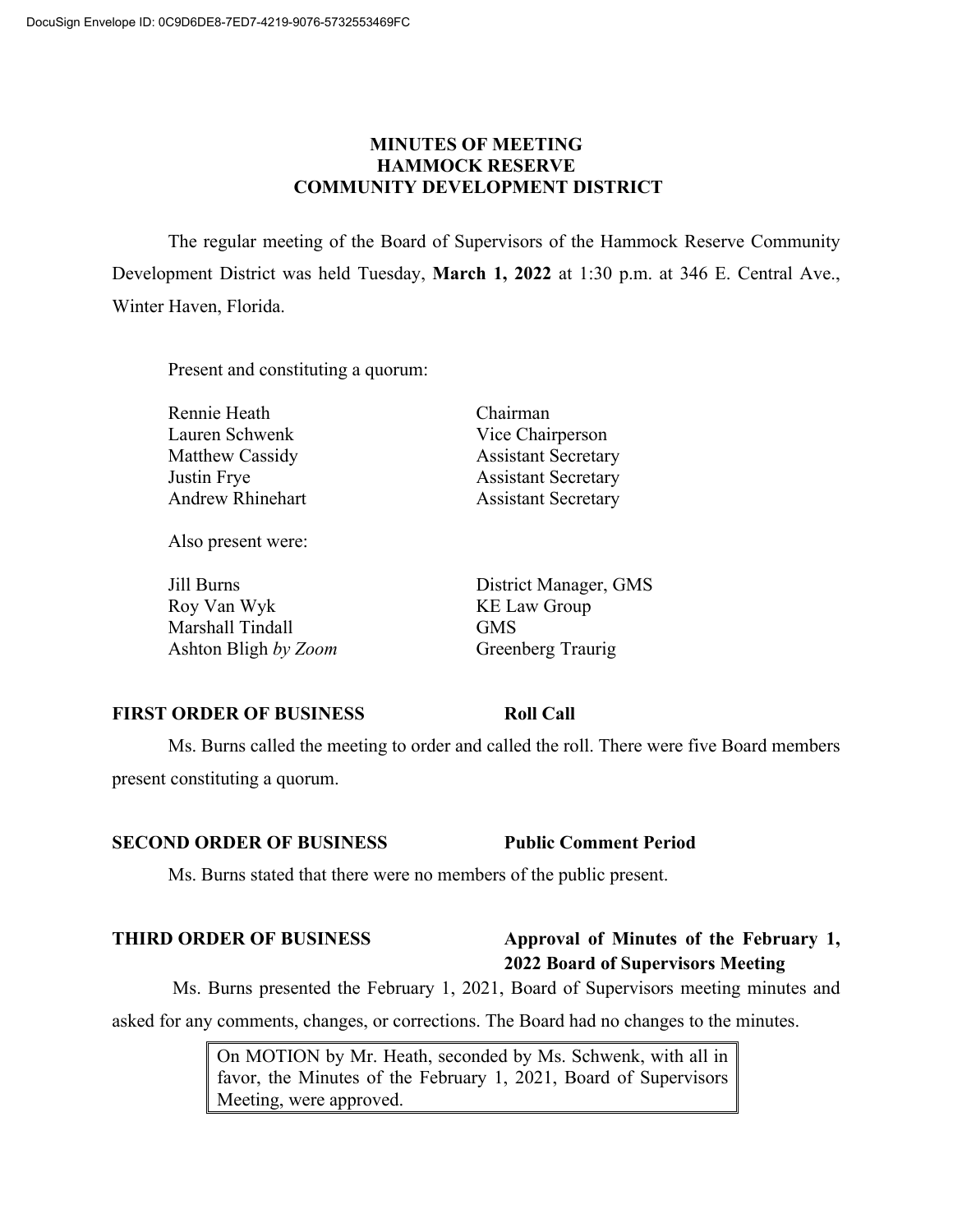## **FOURTH ORDER OF BUSINESS Presentation and Approval of Supplemental Assessment Methodology for AA3**

Ms. Burns presented the Supplemental Assessment Methodology for Assessment Area Phases 3 and 4. She noted that this supplemental report allocates debt to parcels that will benefit from the Capital Improvement Program for the Assessment Area 3 bonds. Ms. Burns noted that there are four parcels owned by CH DEV in Phase 3 and three parcels owned by Hammock Reserve Partners in Phase 4.

Ms. Burns noted that Table 1 shows the development program with 591 lots, 382 in Phase 3 and 209 in Phase 4. Table 2 shows the Capital Improvement Plan estimate from the Engineer's report, it totals \$13,414,500 for this assessment area. Table 3 shows an estimated bond sizing of \$13,385,000. Table 4 shows the improvement cost per unit. Table 5 shows a par debt per unit of \$22,648. Table 6 shows the net annual assessment per unit of \$1,350 and gross is \$1,450. Table 7 shows the Preliminary Assessment Roll, the Phase 3 owner is CH DEV Hammock LLC and Phase 4 is Hammock Reserve Partners LLC.

Mr. Van Wyk asked if the Supplemental Assessment Methodology Report was consistent with the Master, and Ms. Burns confirmed that it was. Mr. Van Wyk asked if it was her opinion that the benefits from the improvements are greater than or equal to the amount of assessment, and Ms. Burns answered yes. Mr. Van Wyk asked if the assessments are fairly and reasonably apportioned across the product types that are subject to the assessment area, and Ms. Burns answered yes.

> On MOTION by Ms. Schwenk, seconded by Mr. Rhinehart, with all in favor, Supplemental Assessment Methodology for AA3, was approved.

### **FIFTH ORDER OF BUSINESS Consideration of Resolution 2022-03 Delegation Resolution**

Ms. Bligh noted that this supplemental resolution was contemplated when the Board adopted the original resolution in 2019. There were two amendments in 2021 increasing the not to exceed amount of bonds to \$31,000,000 overall. This resolution includes documents as exhibits to sell one series of bonds. Attached to the resolution are forms of documents including a Third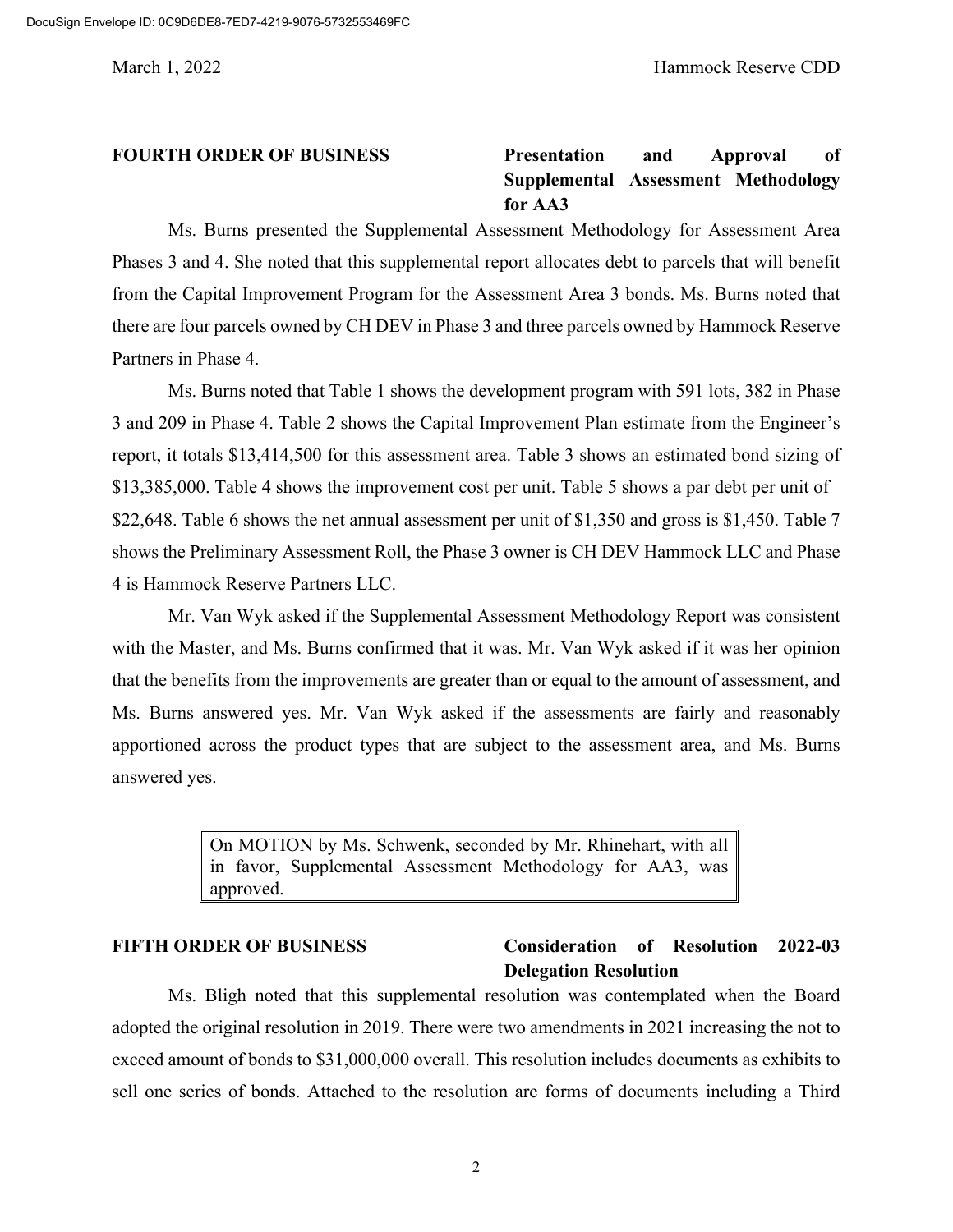Supplemental Indenture, a Purchase Contract, an Offering Document, a Rule 15c212 Certificate, and a Continuing Disclosure Agreement.

Ms. Bligh reviewed sections 4 and 5 of the resolution. Under section 4 there have to be certain findings so that a District does not have to do a public offering and those findings are listed under section 4. Section 5 includes the parameters for the bonds. Optional redemption of the bonds will be determined at pricing, the interest rate on the bonds shall not exceed the maximum rate allowed by law, the aggregate principal amount of the Assessment Area 3 bond shall not exceed \$18,000,000, the Assessment Area 3 bonds shall have a final maturity not later than the maximum term allowed by Florida Law, and the price at which the Assessment Area 3 bonds will be sold to the underwriter shall not be less than 98% of the aggregate face amount of the Assessment Area 3 bonds. The Board had no questions on the resolution.

> On MOTION by Ms. Schwenk, seconded by Mr. Heath, with all in favor, Resolution 2022-03 Delegation Resolution, was approved.

**SIXTH ORDER OF BUSINESS Consideration of Resolution 2022-04 Setting a Public Hearing to Adopt Amenity Policies and Rates**

Ms. Burns presented the resolution and suggested that the public hearing be held on May 3, 2022 at 1:30 p.m.

> On MOTION by Ms. Schwenk, seconded by Mr. Heath, with all in favor, Resolution 2022-04 Setting a Public Hearing to Adopt Amenity Policies and Rates for May 3, 2022 at 1:30 p.m., was ratified.

### **SEVENTH ORDER OF BUSINESS Staff Reports**

#### **A. Attorney**

Mr. Van Wyk had nothing further to report for the Board.

### **B. Engineer**

There being no engineer present, the next item followed.

### **C. Field Manager's Report**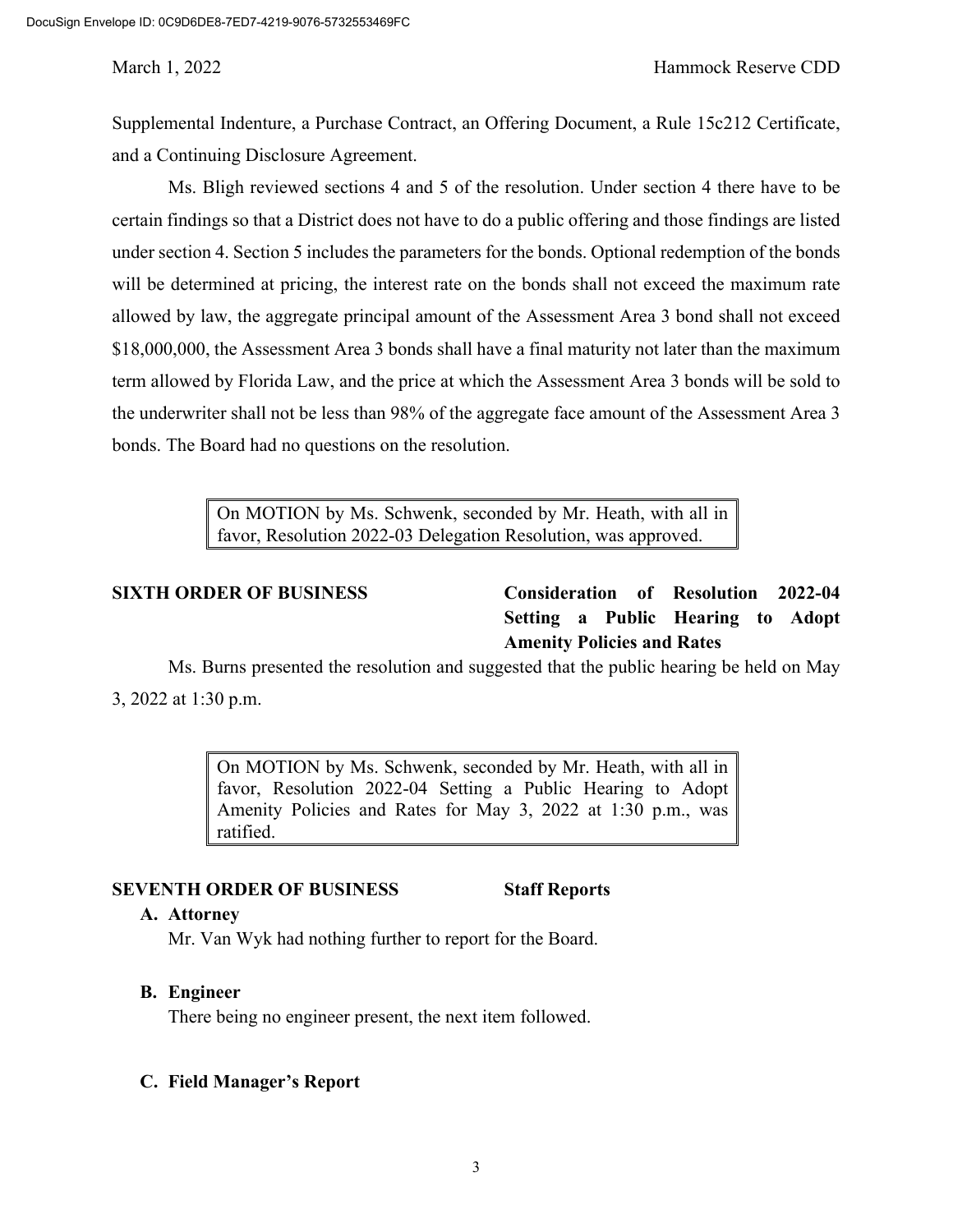Mr. Tindall reviewed his report, noting that the items completed included annual maintenance and construction projects. He also noted he was still trying to get ahold of the contractor to fix the ruts that were caused by construction.

### **D. District Manager's Report**

### **i. RFQ for Engineering with Due Date April 15th**

Ms. Burns presented the RFQ and asked for a motion to approve.

On MOTION by Ms. Schwenk, seconded by Mr. Heath, with all in favor, the RFQ for Engineering with Due Date April  $15<sup>th</sup>$ , was approved.

### **ii. Approval of Check Register**

Ms. Burns presented the check register and asked for a motion to approve. The total was \$18,901.03.

> On MOTION by Mr. Heath, seconded by Mr. Cassidy, with all in favor, the Check Register, was approved.

# **iii. Balance Sheet & Income Statement**

Ms. Burns stated that the financials were included in the packet for review. There was no

action necessary. The Board had no questions on the financials.

# **iv. Ratification of Summary of Series 2020 (AA2) Requisitions #55 to #62**

Ms. Burns noted that these have been approved, they just need to be ratified by the Board.

On MOTION by Mr. Heath, seconded by Mr. Rhinehart, with all in favor, the Summary of Series 2020 (AA2) Requisitions #55 to #62, were ratified.